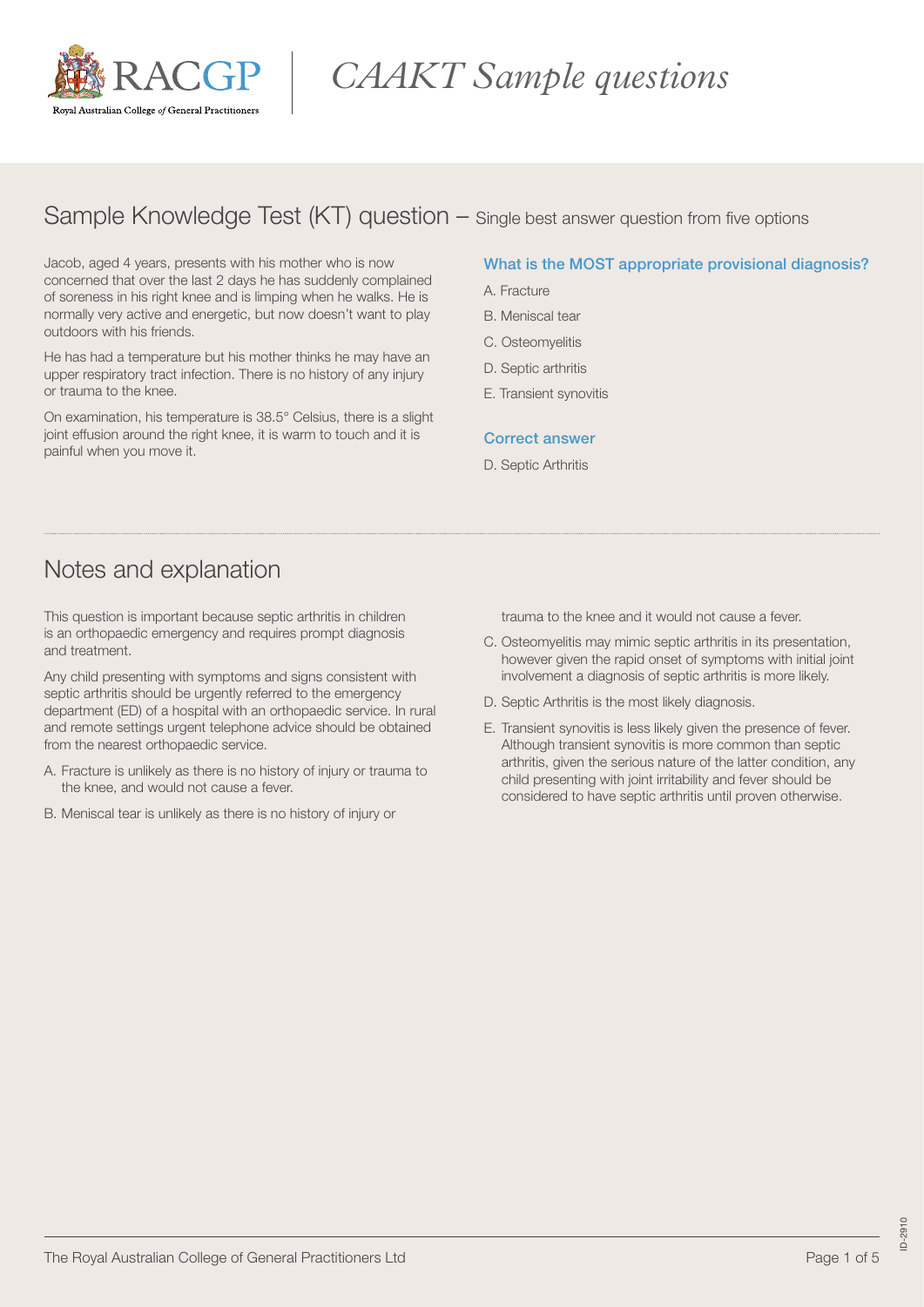## Sample Knowledge Test (KT) question – Single best answer question from five options

Jake Kirkby, aged 27, has been finding it increasingly difficult to cope with work stress over the last seven months. Several employees have recently left his law firm.

One week ago, he had an episode at work where he found himself unable to function, started shaking uncontrollably and felt as though he was about to die. A colleague noticed the situation and suggested Jake 'pull himself together' and relax. He was able to return to work after about 15 minutes of calming himself.

He must attend court often and is fearful a similar episode may occur in the future.

### What is the MOST appropriate initial management?

- A. Advise he ceases working in his current workplace
- B. Alprazolam 0.5 mg orally as required
- C. Certificate for one-week sick leave
- D. Propranolol 20 mg orally as required
- E. Psychoeducation and lifestyle advice

#### Correct answer:

E. Psychoeducation and lifestyle advice

### Notes and explanation

Management of stressed patients is a common problem in general practice, and determination of the most appropriate management strategy depends on the biopsychosocial assessment of the individual patient. In a young person with specific triggers for anxiety and a single panic attack episode, psychosocial education and lifestyle advice can be an effective first-line measure.

Although medications can play a role in anxiety disorders and panic attacks, in the case of a first panic attack it would not be first-line or appropriate to prescribe a benzodiazepine (such as alprazolam) that has a high risk of tolerance and dependence. Propranolol can be used to control the physical symptoms, but it does not address the underlying anxiety and is not as appropriate as psychoeducation, such as cognitive behavioural therapy.

Ceasing work is not appropriate advice, as it does not address the problem. Providing a medical certificate for a week off work as 'stress leave', although potentially helpful in the short term, is not likely to be of benefit without additional management, such as psychoeducation.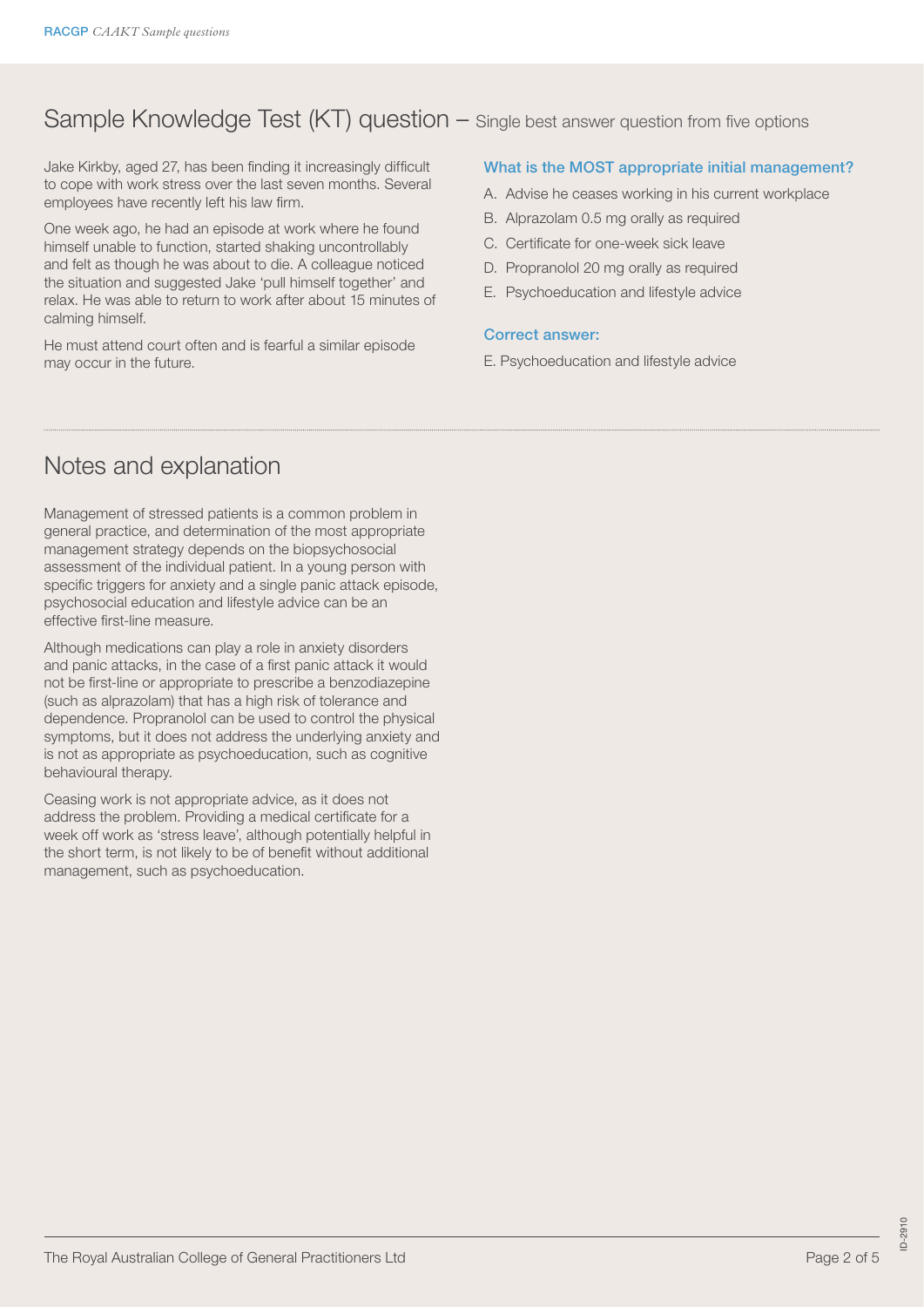## Sample Knowledge Test (KT) question – Single best answer question from five options

Evan Frost, aged 18 months, is brought in by his mother Katrina because he has been vomiting for the past six hours. Evan awoke at 3.00 am screaming and drawing up his legs, but settled and went back to sleep in his mother's arms after a few minutes. Since then, he has cried on and off and has seemed very tired. He has refused to eat and has vomited five times.

Evan had a watery bowel motion with mucous after dinner the previous night, which initially did not worry Katrina as several children at his day care centre were sent home with diarrhoea last week.

On examination, Evan appears pale and lethargic with temperature 37.6°C, pulse rate 118/min regular, respiratory rate 24/min and blood pressure 85/55 mmHg. His abdomen is soft and non-tender, with a palpable mass in the right upper quadrant.

### What is the MOST appropriate provisional diagnosis?

- A. Acute appendicitis
- B. Constipation
- C. Intussusception
- D. Pyloric stenosis
- E. Viral gastroenteritis

#### Correct answer:

C. Intussusception

### Notes and explanation

This question requires candidates to be familiar with the differential diagnosis of an acute abdomen in children. This child presents with intermittent crying and drawing up of the legs, which is commonly seen with colicky abdominal pain in toddlers. Pallor, lethargy and vomiting are also commonly seen with intussusception. The classic 'red-currant jelly stool' is often a late sign and only seen in 20% of cases.

The right upper quadrant mass means intussusception is more likely than some of the other distractors:

- Acute appendicitis clinical examination reveals right iliac fossa tenderness +/- guarding and rebound tenderness
- Constipation history of hard stools
- Pyloric stenosis usually presents between two and six weeks of chronological age with progressive non-bilious vomiting
- Viral gastroenteritis there should not be a right upper quadrant mass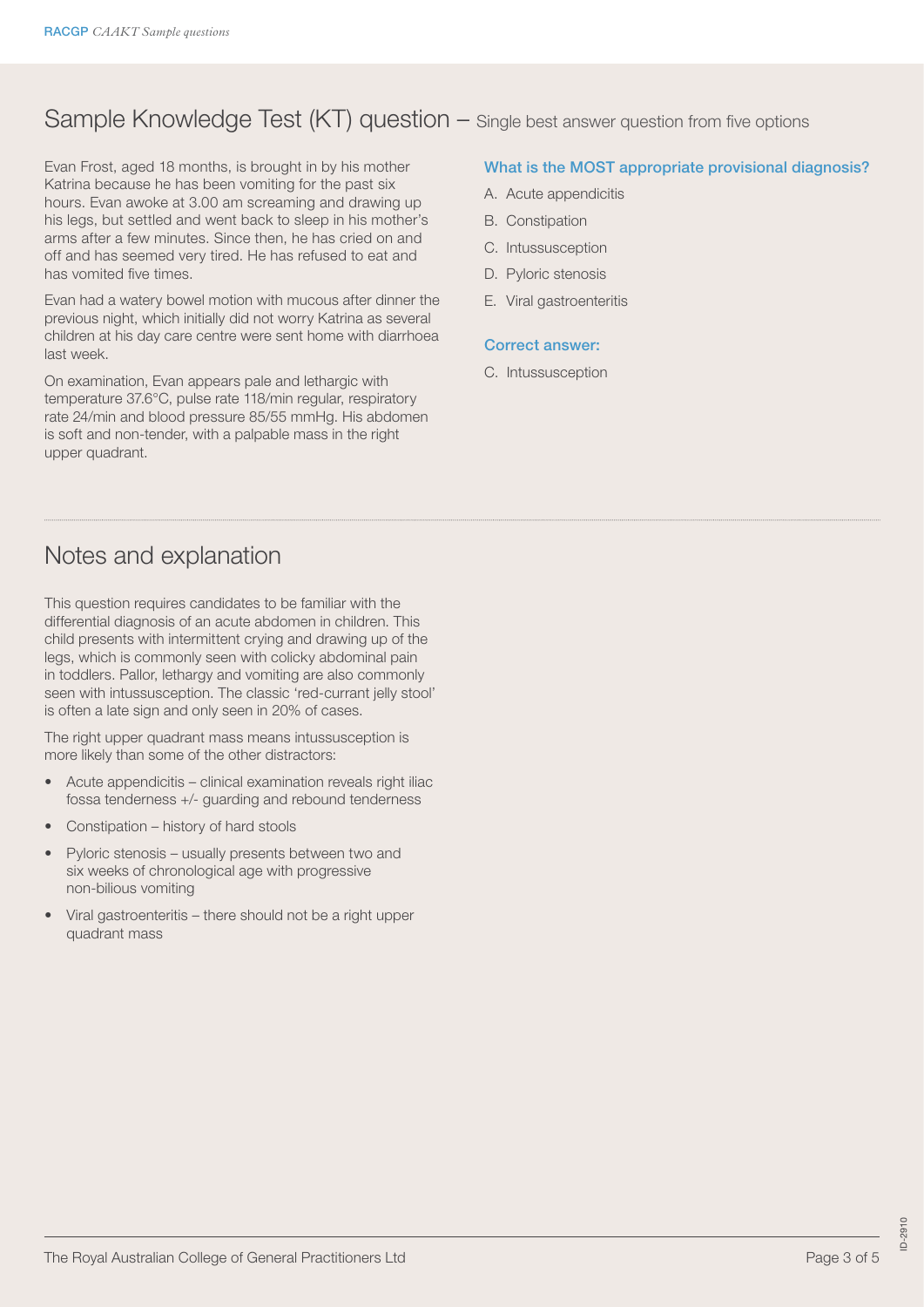## Sample Situational Judgement Test (SJT) question – Multiple choice response format

You have just started working in a busy metropolitan general practice with owner Dr Andrew James. Several weeks after your commencement, Andrew asks you to write up a magnetic resonance imaging request form for his wife Jenny, aged 50, who has been experiencing headaches that cause her to wake at night for the past three months.

Andrew asks you to indicate on the form that it is for 'unexplained chronic headaches with suspected intracranial pathology' to ensure Medicare will rebate the costs of the magnetic resonance imaging.

### Choose the THREE most appropriate actions to take in this situation

- A. Advise Andrew that he should write the magnetic resonance imaging request, as he has examined Jenny personally
- B. Arrange magnetic resonance imaging on a private basis with no Medicare rebate to be payable
- C. Discuss your concerns with Andrew about treating colleagues and their family members
- D. Explain to Andrew that you are not comfortable writing the magnetic resonance imaging request for someone you have not consulted
- E. Schedule an appointment for Jenny to see you so you can further assess her symptoms before deciding if magnetic resonance imaging is indicated
- F. Suggest to Andrew that it will be in Jenny's best interests to have a full assessment by a general practitioner other than him
- G. Write a referral for Jenny to see a neurologist
- H. Write the magnetic resonance imaging form as requested, after writing in your clinical notes that the patient's husband is a general practitioner and that he suspects intracranial pathology

### Correct answer:

C, D, F

### Notes and explanation

### **Rationale**

#### C, D and F are all acceptable answers:

- A. Although there is no legal ruling against treating your own spouse, this option is less desirable and may contravene the Medical Board of Australia's Code of Conduct
- B. Requesting magnetic resonance imaging without having assessed the patient is inappropriate
- C. Andrew's wife should see an independent general practitioner who can objectively assess and manage her symptoms
- D. You have not consulted Jenny to determine whether her symptoms warrant imaging or that her headache meets the criteria for magnetic resonance imaging that will have a rebate from Medicare
- E. It is preferable that you do not treat a colleague's

family members because you are likely less able to provide whole-of-patient care; it is ideal to have Jenny's healthcare provided by a doctor at another practice who is impartial and independent. This option is available in a metropolitan setting

- F. It is not ethical for Andrew to be making medical judgements about his wife; it is ideal to have Jenny's healthcare provided by a doctor at another practice who is impartial and independent. This option is available in a metropolitan setting
- G. It is inappropriate to write a specialist referral without having seen and assessed the patient
- H. It is inappropriate to write investigation request forms without having seen and assessed the patient